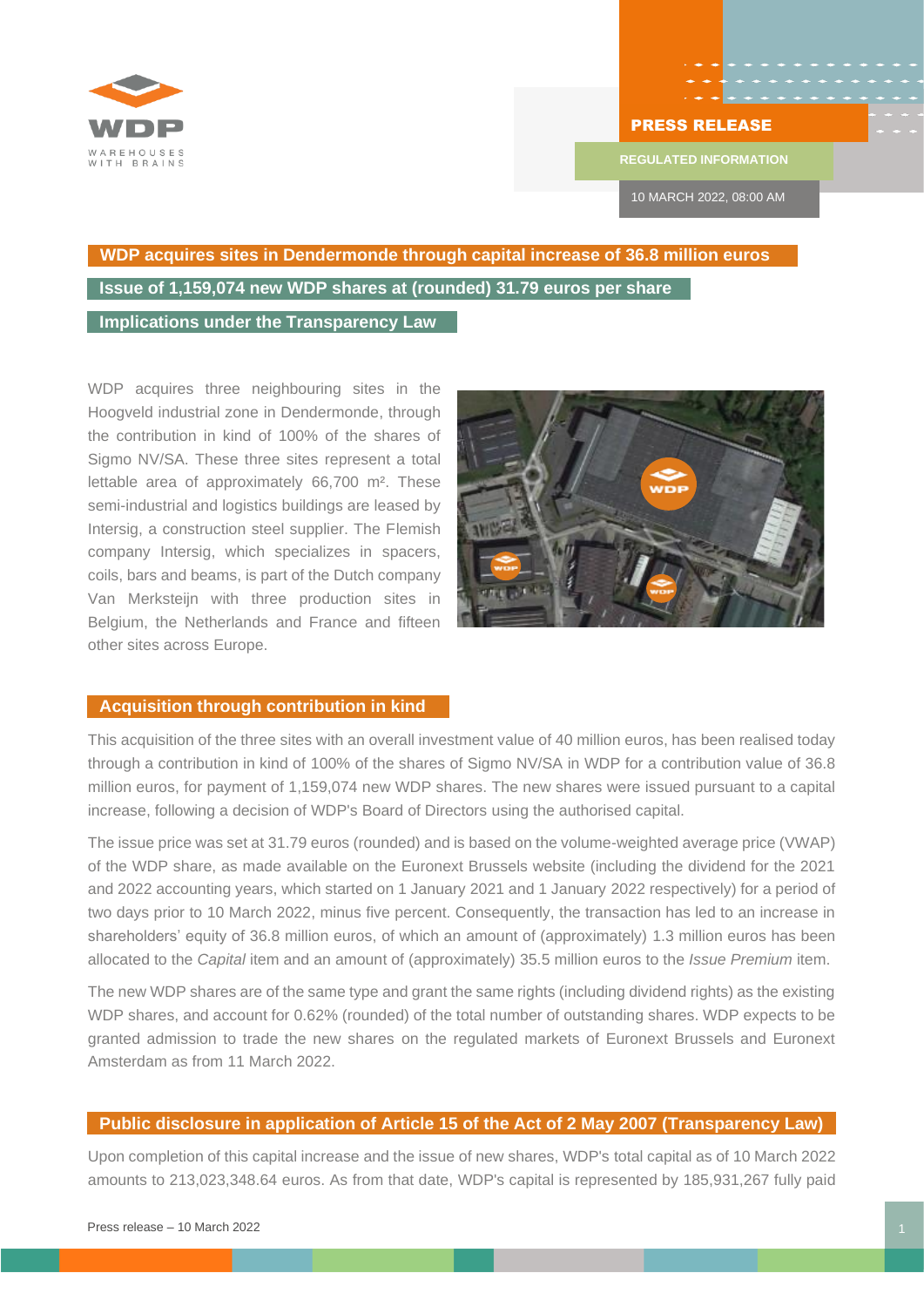

up ordinary shares. There are no preferential shares. Each of these shares grants one voting right at the General Meeting and these shares thus represent the denominator for the purpose of notices in the context of the transparency regulations (i.e. notifications in case the statutory or legal thresholds (a.o.) are reached, exceeded or not met). In addition to the legal thresholds, the Articles of Association of WDP, in application of Article 18 §1 of the Transparency Legislation, provide for additional statutory thresholds of 3% and 7.5%. No outstanding options or subscription rights that entitle holders to shares have been issued.